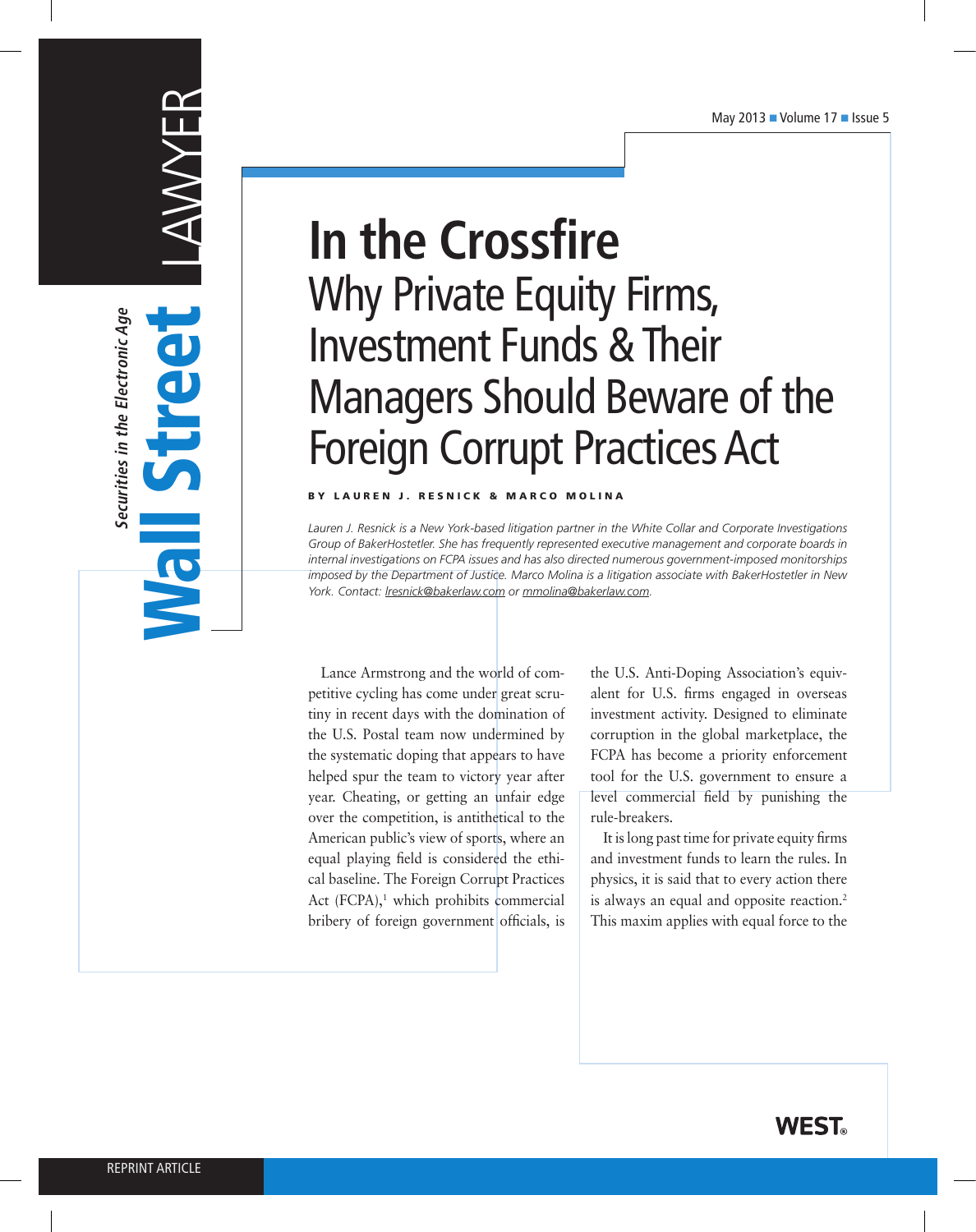private investment industry's increasing expansion into emerging markets in underdeveloped economies. While this extraterritorial activity has exposed hedge funds and private equity firms to a host of lucrative investment opportunities, it has also exposed the firms and their senior managers to potential criminal liability under the FCPA.

In some respects, the timing could not be worse. Over the last decade, FCPA enforcement has come of age as one of the most effective anticorruption tools available to the U.S. government. The Department of Justice (DOJ) and Securities and Exchange Commission (SEC) have opened hundreds of investigations, recovered billions of dollars in penalties, and secured the criminal convictions of dozens of individuals under the FCPA. This enforcement frenzy is here to stay. Last year, then-Secretary of State Hillary Clinton endorsed the DOJ and SEC's aggressive approach against international corruption, reaffirming that the current Administration is "unequivocally opposed to weakening the Foreign Corrupt Practices Act."3 Just last month, President Barack Obama appointed a former criminal prosecutor, Mary Jo White, to head the SEC for the first time in its history. 4 The message is clear: the criminalization of corrupt anticompetitive activity abroad has become a top enforcement priority for the federal government.

Bottom line, in this era of increased regulation and Occupy Wall Street, the private investment industry cannot continue to fly under the FCPA radar. Recent activity by the DOJ and SEC, including the release of a lengthy Resource Guide to the U.S. Foreign Corrupt Practices Act (FCPA Resource Guide) that expressly references brokerdealers and investment advisers,<sup>5</sup> suggests that the financial industry is fair game under the FCPA. Despite all this regulatory noise, hedge funds and private equity firms should not be deterred from pursuing extraterritorial growth. Rather, the private investment industry should enter these higher risk markets with its eyes open and leverage the FCPA guidance as an opportunity to add rigor to its due diligence processes, compliance programs and internal controls.

## **Enforcing a Competitive Marketplace**

The FCPA empowers the DOJ and SEC to prosecute and sanction corporate entities and their agents for bribing foreign government officials.<sup>6</sup> At the center of the U.S. government's deterrence of corruption in the increasingly globalized economy, the FCPA's aggressive application in recent years has resulted in high-profile enforcement actions against some of the largest multinational companies and their executives.

Congress enacted the FCPA in times not unlike the present. Symbolized by the infamous Watergate scandal, the 1970s highlighted in the minds of the American public the disintegration of ethics in government. With little confidence in the playing field at home, there was concern that competition for market share in foreign governmentcontrolled industries—and particularly those existing in less developed countries—had fostered a "race to the bottom" of ethical business practice.7 A 1976 survey by the SEC confirmed these suspicions when more than 400 U.S. companies acknowledged that they had paid more than \$300 million in bribes to foreign officials in order to gain or maintain a competitive advantage.8

These business practices were not illegal at that time. Throughout its history, Congress had disfavored extraterritorial legislation in this area, seeking instead to promote the uninhibited expansion of U.S. business interests overseas. With the issuance of the 1976 SEC report, there was mounting public demand for legislative action. Congress worried that bribery eroded public confidence in the integrity of the free market system, rewarded corruption instead of efficiency in the foreign marketplace, and threatened United States foreign policy.9 In 1977, within months of the SEC report, Congress enacted the FCPA to prohibit corporate bribery abroad and encourage proper bookkeeping at home. $10$ 

After some reluctance due in part to the perception that the FCPA unfairly disadvantaged U.S. companies when their foreign counterparts were not subject to similar prohibitions,<sup>11</sup> the DOJ and SEC have pursued FCPA enforcement actions in

© 2013 Thomson Reuters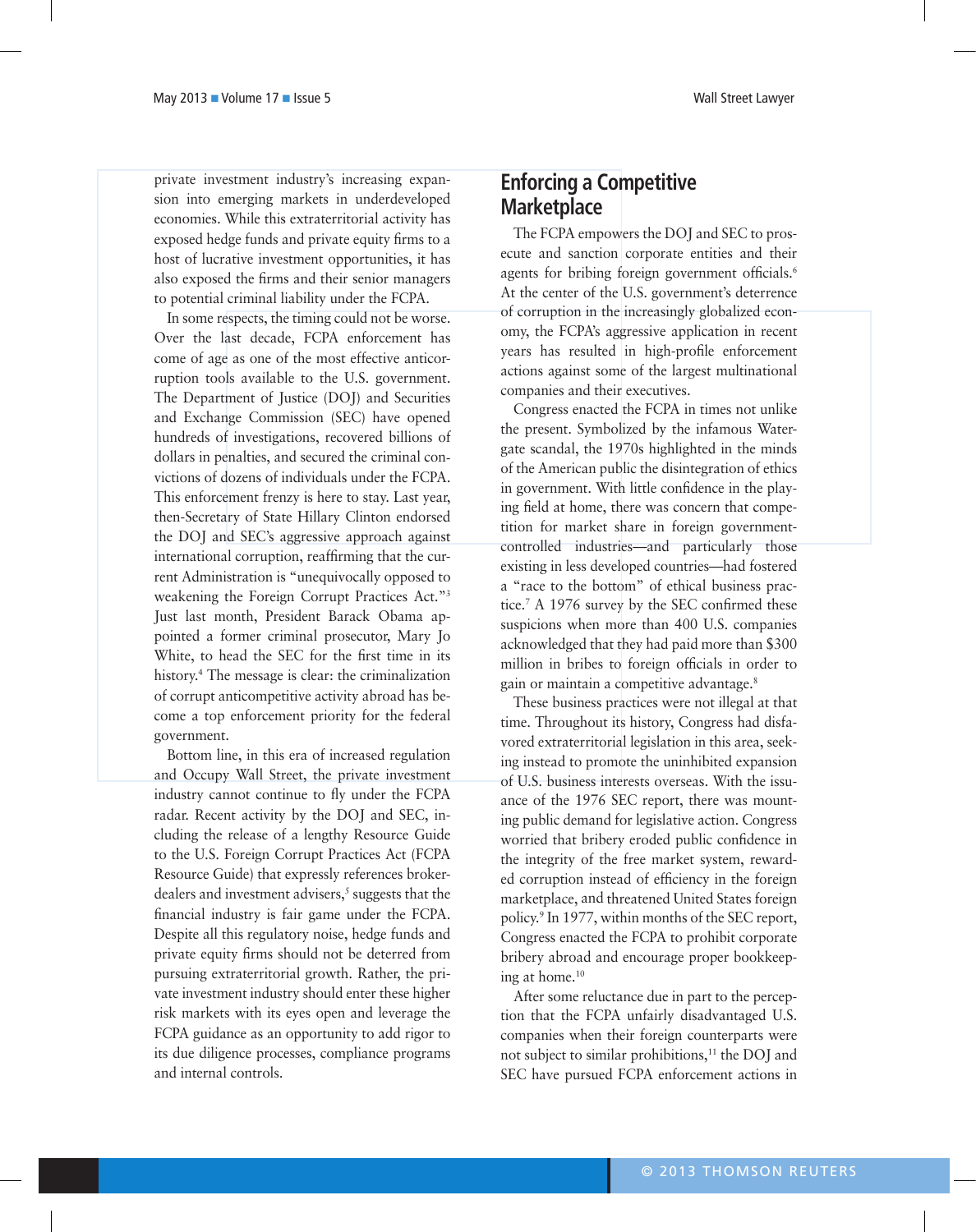Wall Street Lawyer **May 2013** Nolume 17 **n** Issue 5

recent years with renewed vengeance. The SEC recently created a specialized national FCPA unit as part of its Enforcement Division.<sup>12</sup> There are currently more than 100 active enforcement investigations for suspected violations under the FCPA,13 and these numbers are expected to rise. In 2012, the DOJ and SEC initiated nearly 30 new FCPA investigations, the most in five years. Since 2005, the DOJ has brought more FCPA enforcement actions than in the previous 28 years, resulting in the recovery of record-setting penalties. In 2010 alone, FCPA penalties exceeded \$1 billion, more than doubling the \$453 million collected in 2009.14

Perhaps the most significant development in FCPA enforcement in the last few years, however, has been the government's appetite for prosecuting individuals. These are criminal enforcement actions with the sanction of imprisonment, and provide even more reason for fund managers to pay heed to the restrictions in the statute and ensure that sufficient diligence protocols are in place to avoid running afoul of U.S. law.

# **The FCPA in a Nutshell**

The FCPA's anticorruption objectives are attained through two main components: the books and records provisions and the antibribery provisions.<sup>15</sup> The books and records provisions require SEC issuers to maintain accurate record-keeping and transparent accounting and controls to deter corrupt business practices. The section prohibiting the payment of bribes to foreign officials applies more broadly to U.S. companies and individuals (or residents thereof) engaged in business involving foreign governments, which includes hedge funds, private equity firms, and entities and individuals under their control, as that evolving legal concept is interpreted by the federal enforcement authorities.

## The Books & Records Provisions

The books and records provisions require "issuers" to maintain books and records that fairly and accurately reflect the company's transactions, and to devise and maintain a system of internal

accounting controls.16 "Issuers" are companies that list securities and are required to make periodic reports under the Securities and Exchange Act.17 This includes most publicly traded companies as well as companies that issue American Depository Shares (ADRs) that are registered and traded on a U.S. exchange.

There is ample administrative guidance how to comply with the books and records provisions, including SEC Rules 13b2-1 and 13b2-2.18 The SEC has also provided guidance about the factors it considers when determining the adequacy of a company's internal accounting controls.19 While not an "issuer" under the SEC regulations, a private investment firm is well advised to adopt these best practices in its accounting controls.<sup>20</sup> A company with misleading books and records is far more likely to be prosecuted under a variety of federal statutes, including the FCPA's anti-bribery provisions.

## The Anti-Bribery Provisions

The antibribery provisions broadly proscribe all "domestic concerns" from offering or paying anything of value to a foreign official, or other person for transfer to a foreign official, for the purpose of retaining or obtaining business. "Domestic concerns" include: (*i*) any individual who is a citizen, national, or resident of the United States; (*ii*) any corporation, partnership, association, joint-stock company, business trust, unincorporated organization, or sole proprietorship which has its principal place of business in the United States, or which is organized under the laws of the United States; and (*iii*) any officer, director, employee or agent acting on behalf of a domestic concern.<sup>21</sup> The statute's reach is extensive; even if the wrongdoer is a foreign company or individual, the DOJ and SEC may assert jurisdiction if at least part of the conduct in furtherance of the bribe was domestic.

Private investment funds that operate through foreign arms or agents may also be captured by this wide net. It is not a defense to an FCPA violation that the improper conduct was committed by a foreign affiliate of the U.S. private investment firm, or a consultant or agent of the foreign affiliate. The DOJ and SEC may assert criminal and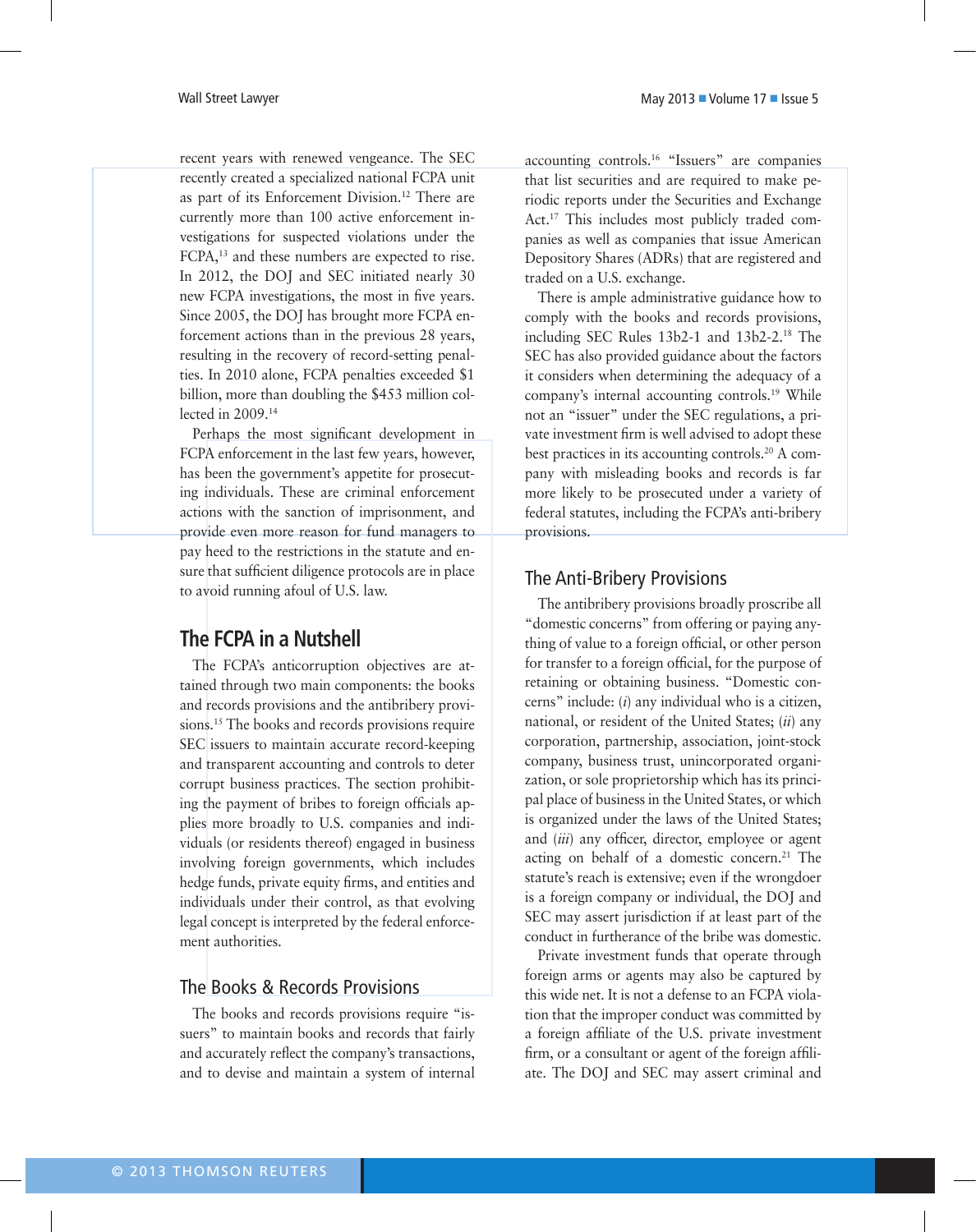civil jurisdiction against U.S. companies and residents if they are deemed to have control over the foreign entity or agent that procured the illegal bribe. Control is not clearly defined in the statute nor the FCPA Resource Guide and may be found in any circumstance where the U.S. company or individual exercises management control over the foreign wrongdoer, whether through joint venture, a seat on the board of the foreign entity, voting power or other ability to influence the affairs of the foreign affiliate.<sup>22</sup>

The extended reach of the FCPA is illustrated by the U.S. government's enforcement action against the large German insurer Allianz SE.23 Allianz owned a passive, majority stake in a portfolio company, PT Asuransi Allianz Utama, and had no management control of Utama's day-today operations. Nevertheless, beginning in 2005, Allianz received a series of anonymous tips that Utama employees had made improper payments to Indonesian government officials in connection with its business dealings in that country. Allianz conducted an internal investigation and disclosed the improper conduct to U.S. enforcement authorities. Despite the passive nature of Allianz's stake in the portfolio company that made the improper payments and the company's voluntary disclosure, the SEC brought an enforcement action that resulted in a \$7 million civil penalty against the company for violations of the FCPA's books and records provisions.

The rest of the statutory terms are similarly applied with a broad brush. The recipient of such a bribe—the foreign official under the FCPA—is widely defined as any officer or employee of a foreign government, public international organization, or any department or agency thereof, or any person acting in an official capacity, as well any candidate for foreign office.<sup>24</sup> A prohibited payment may be "anything of value," which applies not just to financial transactions but could include a wide range of benefits beyond money, including gifts, sponsorships and entertainment. $25$ The materiality of what is promised, given, paid or offered may not be relevant for FCPA liability to attach, so relatively small gifts or services can land a firm and its managers in trouble.26 Company sponsored conferences held in vacation locales, for example, may raise FCPA concerns if foreign government officials attend.

The FCPA provides two limited affirmative defenses to an antibribery violation for (*i*) payments that are lawful under the written laws and regulations of the foreign country<sup>27</sup> and  $(ii)$  "facilitating payments" or reasonable and bona fide expenditures used to expedite or "grease" routine governmental action.28 The FCPA Resource Guide suggests that these defenses are narrowly construed, and accordingly there remains considerable uncertainty about the wide scope of activity captured by the antibribery provisions.

#### **In the Crossfire**

The FCPA enforcement eye tends to focus its lens on particular industries. That the private investment industry is currently in the government's sights is no secret. Indeed, the government's recently released FCPA Resource Guide singles out the private investment business as an industry rife with FCPA-related concerns.<sup>29</sup>

The public outcry over some of the fraudulent activities exposed within the financial industry has instigated a rise in regulation. Following the recent wave of highly publicized investment scandals involving U.S. managers and overseas investment schemes like those perpetrated by Bernard Madoff and Allen Stanford, the government's heightened enforcement interest in hedge funds and private equity firms comes as no surprise.<sup>30</sup> DOJ has brought a wave of insider trading cases to crack down on misconduct in the investment industry. Some hedge funds are now required to register with the SEC, which has promulgated regulations designed to increase transparency in the industry and root out corruption. The Dodd-Frank Wall Street Reform and Consumer Protection Act<sup>31</sup> and other statutes provide financial incentives for whistleblowers to report securities violations, including violations of the FCPA.

#### Skating on Thin FCPA Ice

And the risks continue to grow as U.S. firms embark on unchartered terrain. There has been an unprecedented amount of U.S. investment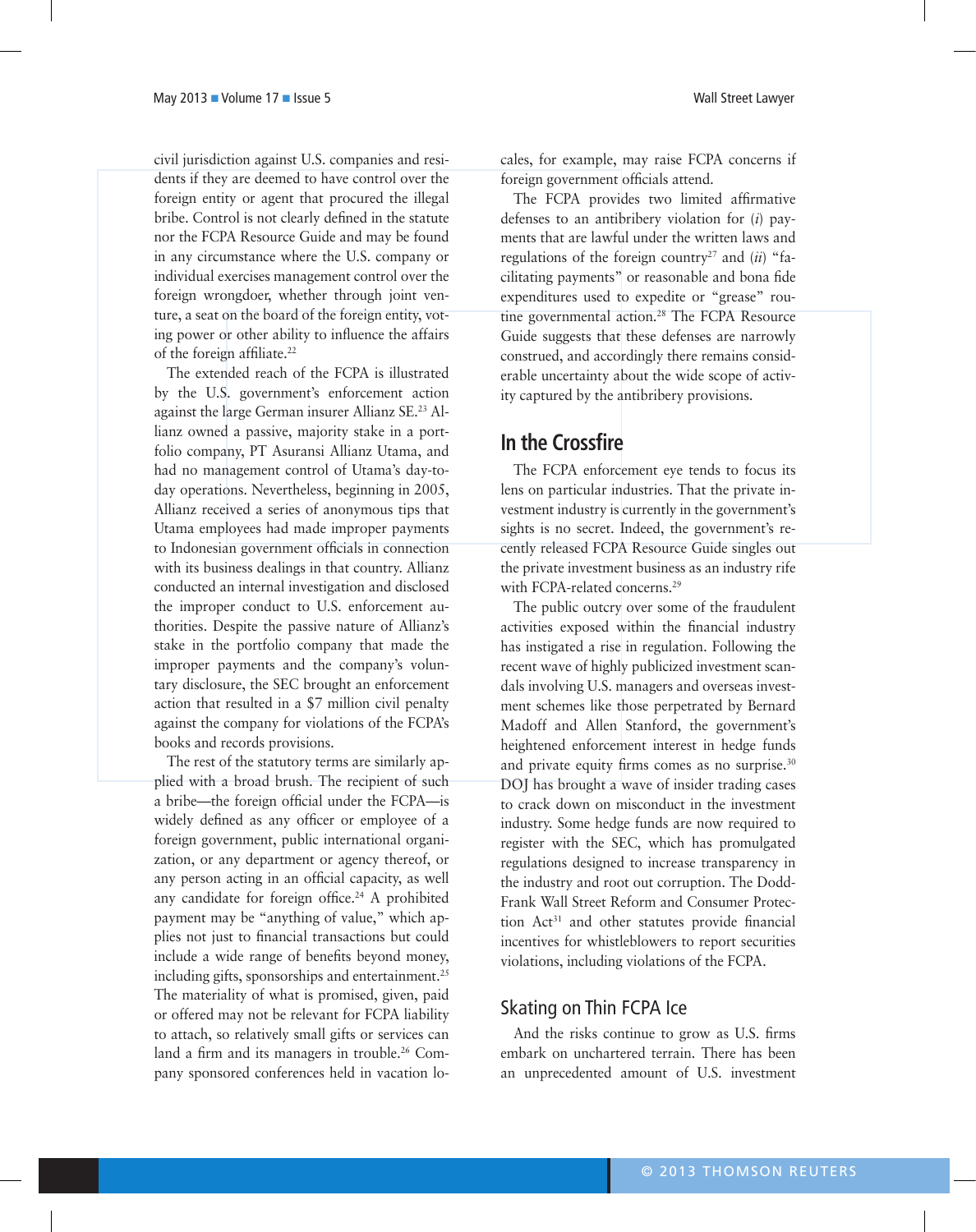activity in foreign jurisdictions plagued with corruption, including government-owned assets such as nationalized commodities and sovereign wealth funds. The latest Corruption Perception Index (CPI), which ranks countries based upon perceived levels of public sector corruption,<sup>32</sup> demonstrates why operating in certain geographic regions heightens the risk of FCPA liability.<sup>33</sup> Private equity firms and hedge funds with investment activity in China, Russia, Africa, Latin America, Southeast Asia and the Middle East are exposed to greater risks of engaging in practices deemed to violate the FCPA's antibribery provisions. Of 176 listed countries, China ranked 80th and Russia ranked 123rd.<sup>34</sup> Many countries in South America, Southeast Asia, the Middle East and Africa (which are also rated at the bottom half of the index) continue to show marked increases in corruption.35 The continued expansion of the private investment industry into foreign jurisdictions with high levels of public corruption guarantees that hedge funds and private equity firms will remain a target of FCPA enforcement for the foreseeable future.

The FCPA risks for the private investment industry stem from both inbound activity, *i.e.* when a U.S. portfolio firm is looking to secure funds from a foreign sovereign wealth fund; and outbound activity, *i.e.* when a U.S. hedge fund or private equity firm seeks to invest in a governmentowned company in a foreign jurisdiction. These investments often require a third-party placement agent or fixer to broker the investment relationships with foreign officials. If this third-party agent makes improper payments to foreign officials to obtain or maintain the investment relationship, the private investment company and its managers are criminally liable under the FCPA if they know the improper payments were made, or consciously disregard or willfully blind themselves to the improper activity. Investment companies that rely on third parties to arrange the outbound or inbound foreign investments cannot plead ignorance under the FCPA.

#### Inbound Foreign Investments: *The Rise of Sovereign Wealth Funds*

Despite these signposts of corruption, inbound investment activity involving government-owned entities in these high-risk jurisdictions is on the rise. This is due, in large part, to the potentially lucrative investment opportunities with sovereign wealth funds. These investment funds, which are owned and operated by foreign governments, are common in developing and developed countries looking to preserve and increase the revenues generated by their state-owned natural resource industries. Asia and North Africa, jurisdictions with some of the highest CPI ratings of public sector corruption, are home to 57% of all sovereign wealth funds and 75% of the aggregate assets held by these funds.<sup>36</sup> Investing billions of dollars in highly diversified portfolios, $37$  sovereign wealth funds are lucrative investors for U.S. money managers. It is estimated that more than one-third of sovereign wealth funds invest in hedge funds, and more than half invest in private equity ventures.<sup>38</sup> Indeed, during the height of the most recent financial crisis, U.S. money managers relied heavily on sovereign wealth funds to provide critical capital to their troubled private investment firms.<sup>39</sup>

Because these funds are controlled by foreign governmental entities, their directors, officers and employees qualify as "foreign officials" under the FCPA. This has not missed the attention of the U.S. government, and on January 4, 2011, the SEC announced that it was launching a widespread investigation as to whether private equity firms, banks and other investment companies violated the FCPA's antibribery provisions in their dealings with sovereign wealth funds.<sup>40</sup> These investigations are comprehensive and take time, as they examine the use of third-party agents, gift and entertainment practices, and the books and records to determine whether these private investment companies sufficiently monitored their investment relationships with the sovereign wealth funds and their representatives to avoid the provision of payments or other benefits that may be culturally acceptable in certain foreign jurisdictions but run afoul of the U.S. statute.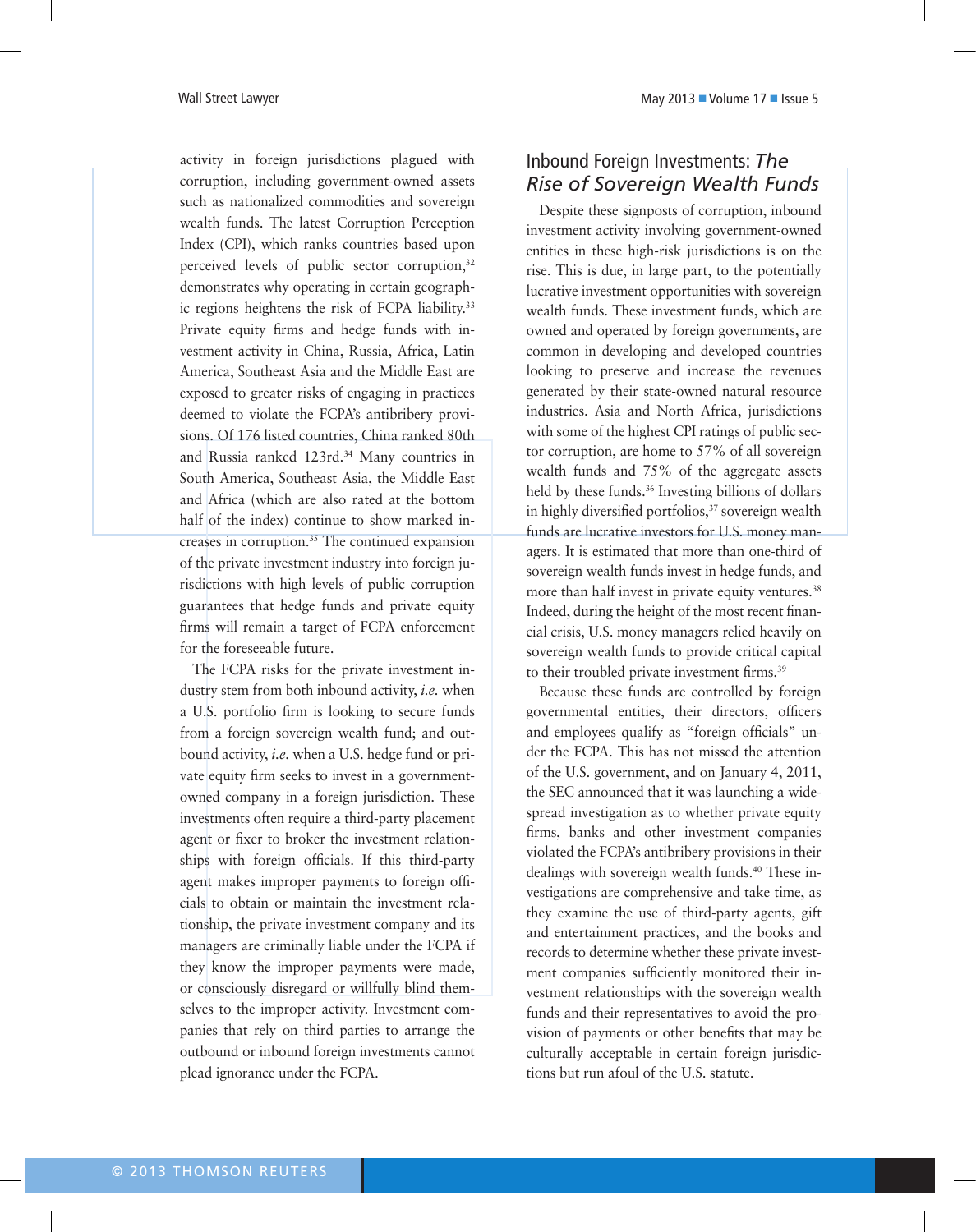#### Outbound Foreign Investments: *Buyers Beware*

The private investment industry continues to explore new investment opportunities in emerging economies throughout the world where natural resources are rich and infrastructure is developing. In many countries, these industries, along with the local banks providing the funding, are government owned and operated. These types of overseas investments often involve third-party agents to make introductions and broker the investment relationship between the private investment firm and the foreign governmental entity. Apart from administrative "grease payments" to facilitate routine government actions, other payments made to foreign officials will subject a U.S. firm and its managers to liability under the FCPA.

To avoid FCPA liability, investors are expected to conduct preacquisition FCPA diligence and terminate any problematic third-party relationships to ensure that no continuing violations take place. For example, in 2007, the DOJ brought an enforcement action against eLandia International as a result of bribes paid by Latin Node, Inc. to foreign government officials prior to eLandia's acquisition of the company. Despite the fact that eLandia uncovered Latin Node's misconduct after the acquisition, DOJ imposed a \$2 million civil penalty on eLandia for its failure to discover Latin Node's improper payments in its preacquisition due diligence.<sup>41</sup>

Companies are also expected to conduct postacquisition FCPA monitoring to an even deeper degree, as criminal prosecution of a company and its managers is far more likely if the corrupt activity continues under the oversight of the successor company. The DOJ and SEC expect private investment firms to conduct FCPA diligence down the corporate investment chain. Downstream diligence is necessary because FCPA liability may attach even if the outbound foreign investment is held by a domestic portfolio company. Failure of a private investment company to monitor its portfolio company's investment with foreign officials, including any agents used to secure the investment, may expose the private equity firm and its U.S. portfolio company to direct or indirect FCPA liability.

The DOJ has pursued investigations of private equity consortiums that own portfolio companies whose subsidiaries have engaged in corrupt activity. For example, a private equity consortium that acquired Vetco International Ltd. (Vetco) failed to conduct adequate postacquisition due diligence of Vetco's underlying subsidiaries. The DOJ opened an FCPA investigation against Vetco and its private equity consortium owner after it uncovered a series of bribes made by Vetco's subsidiaries to foreign government officials. The consortium managed to avoid a criminal charge based on its cooperation with the federal investigation, but the DOJ's imposition of a \$26 million penalty on Vetco's subsidiaries weakened the portfolio company's financial position and vastly reduced the value of the consortium's investment.<sup>42</sup>

FCPA liability is not limited to the postinvestment conduct of a private equity firm or its portfolio company. Under the FCPA, a private equity firm or investment fund that acquires a controlling interest in a company assumes all the liabilities of the predecessor company, including any existing violations of the FCPA.<sup>43</sup>

#### Where the Wild Things Are

There is perhaps no better illustration of the challenges and pitfalls facing private investment companies that invest in foreign assets than the FCPA enforcement actions stemming from the Oily Rock Ltd. investments in the Azerbaijan oil industry.44 Oily Rock was an investment company controlled by Viktor Kozeny, a Czech national with a well-earned reputation as the "Pirate of Prague." Oily Rock was established to invest in Azerbaijan's lucrative oil industry, and Kozeny solicited funds from various American investors, including a New York hedge fund, a Colorado investor and AIG's investment fund.45

The Oily Rock investment proved to be a tremendous failure, and each of the U.S. investors found themselves embroiled in a federal investigation even though none of them were directly involved in the payment of the bribes. Kozeny had paid exorbitant bribes to Azeri government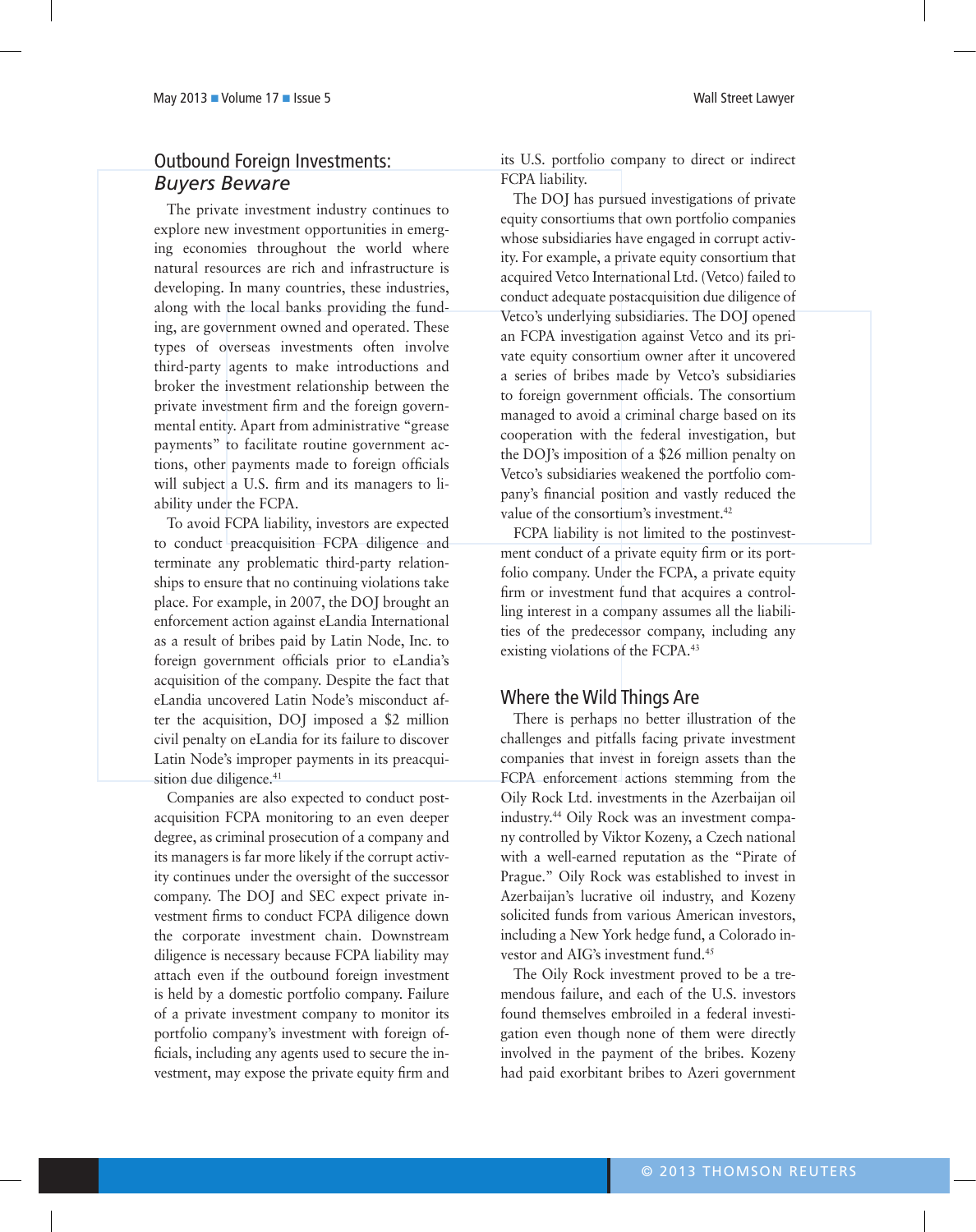Wall Street Lawyer **May 2013** November 2013 12:00 May 2013 November 2013 12:00 May 2013 12:00 May 2013 12:00 May 2013

officials to arrange Oily Rock's access to the Azeri oil industry. The DOJ brought criminal charges against an officer of the New York hedge fund investor based on allegations that he had knowledge of Kozeny's bribes. These charges resulted in a plea agreement and a civil penalty.

The Colorado investor had created a separate company in an attempt to distance himself and his investors from any wrongdoing committed by Oily Rock and Kozeny in securing the Azeri investment. He was convicted of violating the FCPA's antibribery provisions based on a "willful blindness" theory despite his efforts to create an entity structure to shield himself from criminal liability for the bribes. Only the AIG investment fund manager escaped criminal conviction under the FCPA. His criminal charges were dropped largely due to the small and passive nature of AIG's investment; Oily Rock only represented less than 1% of AIG's investment portfolio.

#### **How to Manage the Risks**

The Oily Rock criminal prosecutions demonstrate just how far the U.S. enforcement authorities will reach to punish U.S.-based investment funds and managers that invest overseas with passive knowledge of corrupt foreign payments or inadequate FCPA diligence. With DOJ and SEC enforcement zeroed-in on the investment industry, hedge funds, portfolios companies and private equity firms must redouble their efforts to implement effective compliance programs and internal controls to avoid running afoul of the FCPA. While it is not clear how aggressively the government will pursue criminal sanctions against investment funds and their managers in particular cases, there is no mystery as to what the government expects investment firms to do in terms of compliance. And the best way to avoid a criminal prosecution is to have a rigorous compliance program.46

The FCPA Resource Guide sets forth the key components of an anticorruption compliance program, which include: (*i*) a commitment from senior management to establish a clearly articulated anticorruption policy and code of conduct; (*ii*) sufficiently senior leadership of an independent compliance function with responsibility for implementation of the program; (*iii*) monitoring of third-party agents and intermediaries; (*iv*) management and employee training; (*v*) confidential reporting and internal investigation; (*vi*) periodic testing and program review; and (*vii*) the imposition of disciplinary measures in the event of employee noncompliance.<sup>47</sup>

Private investment firms are expected to conduct sufficient pre-investment (pre-acquisition) and post-investment (post-acquisition) due diligence to uncover potential red flags of FCPA noncompliance. That diligence should include a review of the books and records to identify any unusual payment patterns or financial arrangements, unusually high commissions, or lack of transparency in expenses and accounting records. Third-party consultant arrangements and investment partners should be closely examined to investigate (*i*) whether the consultant or investment partner has been recommended by a foreign government official; (*ii*) any apparent lack of qualifications or resources on the part of the investment partner or representative to perform the services offered; or (*iii*) a refusal by the foreign investment partner or consultant to provide a written FCPA compliance certification.<sup>48</sup> All of these factors should be considered in light of the history of corruption in the country at issue, the nature of the investment activity, and its nexus to the foreign government.

The FCPA Resource Guide encourages companies to self-report any improper activity and cooperate with the government's investigation as the best way to mitigate any potential criminal penalties imposed on the company and its employees.

# **Conclusion**

There is no question that the private investment industry is in the front-line sights of the U.S. enforcement authorities. When investing in the global marketplace, a proactive approach to implement the controls necessary to avoid running afoul of the FCPA makes good business sense. Pre-investment FCPA due diligence arms a hedge fund, private equity firm or investment company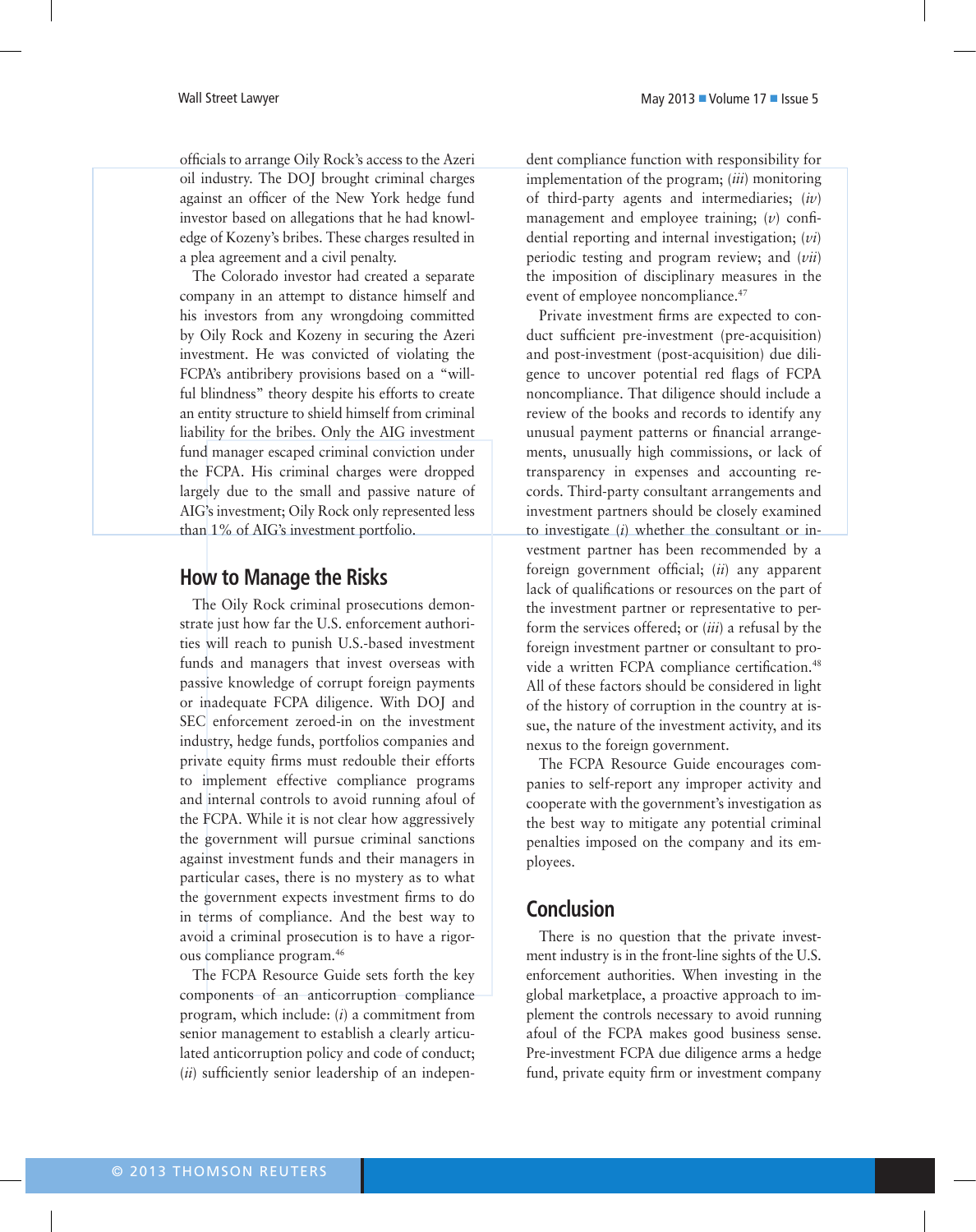with a more accurate representation of the risks associated with a potential investment or acquisition. Post-investment, effective due diligence and monitoring of an investment or acquired company's operations is essential to the company's risk management of its investment portfolio. Risk assessment, after all, is the bailiwick of the private investment industry, and FCPA compliance must now be a priority item on the agenda.

#### **END NOTES**

- 1. The Foreign Corrupt Practices Act (FCPA), 15 U.S.C.A. §§ 78dd-1, *et seq.* (1998).
- 2. See Isaac Newton, Philosophiæ Naturalis Principia Mathematica (3d ed. 1726).
- 3. U.S. Dep't of State, *Remarks at the Transparency International-USA's Annual Integrity Award Dinner*, March 22, 2012, available at http:// www.state.gov/secretary/rm/2012/03/186703. htm (last accessed on January 24, 2013).
- 4. Ben Protess and Benjamin Weiser, *A Signal to Wall Street in Obama's Pick for Regulators*, January 24, 2013, N.Y. Times, available at http:// dealbook.nytimes.com/2013/01/24/mary-jowhite-to-be-named-new-s-e-c-boss*.*
- 5. U.S. Dep't of Justice and Secs. & Exch. Comm'n, *A Resource Guide to the U.S. Foreign Corrupt Practices Act*, November 14, 2012 (*FCPA Resource Guide*), at p. 76.
- 6. FCPA, 15 U.S.C.A. §§ 78dd-1 (1998)*.*
- 7. Sam Singer, *The Foreign Corrupt Practices Act in the Private Equity Era: Extracting a Hidden Element*, 23 Emory Int'l L. Rev. 273 (2009).
- 8. Sec. & Exch. Comm'n, 94th Cong., *Report of the Securities and Exchange Commission on Questionable and Illegal Corporate Payments and Practices* 1 (Comm. Print 1976).
- 9. U.S. House of Rep., *Report of the House of Representatives on the Unlawful Corporate Payments Act of 1977*, H.R. Rep. No. 95-640 (1977).
- 10. *See* H.R. Rep. No. 95-640, at 4-6; 15 U.S.C.A. § 78m(b) (2012).
- 11. Similar anticorruption statutes have since been passed in Europe and other parts of the world as a result of international cooperation on these efforts. *FCPA Resource Guide*, at pp. 7-8. In 2010, the U.K. Bribery Act established even broader anticorruption rules that encompass any form of commercial bribery whether or not a government official is involved and prohibits all types of facilitating payments. Joe Palazzolo, *Economist: UK Bribery Act is 'Smarter' Than FCPA*, Wall Street Journal, September 15, 2011, available at http://blogs.wsj.com/corruptioncurrents/2011/09/15/economist-uk-bribery-act-

is-smarter-than-fcpa*.* Brazil is considering the enactment of similar legislation to combat crippling corruption in its financial industries and dozens of other countries are following suit. Stella Dawson, *Lawyers Warn Against Weakening Brazil Anti-Bribery Bill*, TrustLaw, November 2, 2012, available at http://www. trust.org/trustlaw/news/lawyers-warn-againstweakening-brazil-anti-bribery-bill.

- 12. *FCPA Resource Guide*, at p. 5.
- 13. Joe Palazzolo, *Inc.: The Business of Bribery*, Wall Street Journal, October 2, 2012.
- 14. Christopher M. Matthews, *FCPA Was Half of All DOJ Criminal Division Fines in 2010*, Main Justice, January 21, 2011, available at http://www. mainjustice.com/justanticorruption/2011/01/21/ fcpa-was-half-of-all-doj-criminal-division-finesin-2010*.*
- 15. FCPA, 15 U.S.C.A. §§ 78dd-1, 78dd-2 (1998); 15 U.S.C.A. § 78m(b) (2012).
- 16. FCPA, 15 U.S.C.A. § 78m(b)(2)(A)—(B) (2012).
- 17. FCPA 15 U.S.C.A. § 78m(b)(2)(A) (2012).
- 18. SEC Rules, 17 C.F.R. §§ 240.13b2-1, 240.13b2-2 (2010).
- 19. Statement of Management on Internal Accounting Control, 45 Fed. Reg. 40,135, 40,139 (proposed June 13, 1980) (to be codified 17 C.F.R. §§ 211, 299, 240, 249).
- 20. *FCPA Resource Guide*, at p. 43, n. 246.
- 21. FCPA, 15 U.S.C.A. § 78dd-2(1998).
- 22. *FCPA Resource Guide*, at pp. 21-23.
- 23. *SEC Charges Germany-Based Allianz SE with FCPA Violations*, Exchange Act Release No. 2012-266 (December 17, 2012), available at http://www.sec.gov/news/press/2012-266.htm*.*
- 24. *See* FCPA, 15 U.S.C.A. § 78dd-1(f)(1)(A) (1998); *FCPA Resource Guide*, at pp. 19-21.
- 25. *See* FCPA*,*15 U.S.C.A. § 78dd-1(a) (1998); *FCPA Resource Guide*, at p. 21.
- 26. *See* FCPA*,* 15 U.S.C.A. § 78dd-1(a) (1998); *FCPA Resource Guide*, at p. 21.
- 27. FCPA, 15 U.S.C.A. §§ 78dd-1(c)(1), 78dd-2(c)(1), 78dd-3(c)(1) (1998).
- 28. FCPA, 15 U.S.C.A. §§ 78dd-1(b)(2), 78dd-2(b), 78dd-3(b) (1998).
- 29. *See* FCPA Resource Guide, at pp. 23-24, 27 (conducting a case study of the FCPA litigation against private investment companies and individuals in the action styled as *U.S. v. Kozeny, 582 F. Supp. 2d 535 (S.D. N.Y. 2008)*.
- 30. Michael Hirsch, *After Taking on Terrorists, Can Mary Jo White Handle Tycoons*, National Journal, January 24, 2013, available at http:// www.nationaljournal.com/magazine/aftertaking-on-terrorists-can-mary-jo-white-handletycoons-20130124.
- 31. The Dodd-Frank Wall Street Reform and Consumer Protection Act, 12 U.S.C.A. §§ 5301, *et seq.* (2010).